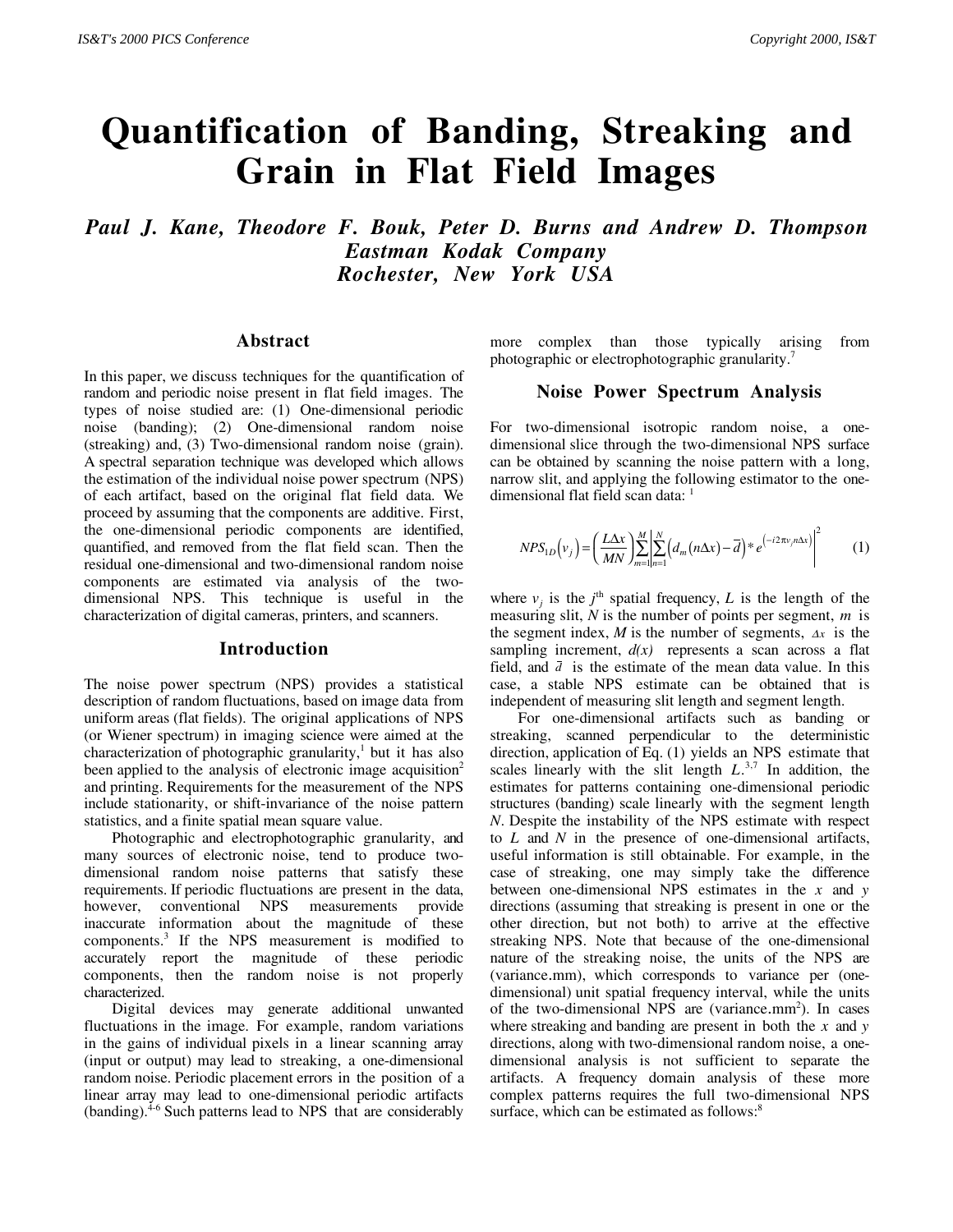$$
NPS_{2D}(v_{xj}, v_{yk}) = \left(\frac{\Delta x \Delta y}{MN_x N_y}\right) \sum_{m=1}^{M} \left| DFT_{2D} \left\{ d_m(x, y) - \overline{d} \right\}^2 \right| \tag{2}
$$

where  $DFT_{2D}$ { } is the two-dimensional discrete Fourier transform, given by

$$
DFT_{2D}\Big\{g(x,y)\Big\} = \sum_{p=1}^{N_x} \sum_{q=1}^{N_y} g(\Delta x \Delta y) e^{(-i2\pi v_{xy} p\Delta x)} \cdot e^{(-i2\pi v_{yx} q\Delta y)}
$$

Here  $v_x$  and  $v_y$  are the spatial frequencies,  $N_x$  and  $N_y$  are the number of data points in the *x* and *y* directions, respectively, for each two-dimensional block, *M* is the number of blocks, and ∆*x* , ∆*y* are the sampling increments in the *x* and *y* directions, respectively.

The simplest assumption is that the banding, streaking and two-dimensional random noise components are additively superimposed, i.e.,

$$
d(x, y) = d + g_{2D}(x, y) + s_x(x) + s_y(y) + b_x(x) + b_y(y)
$$
(3)

where  $d(x, y)$  represents a two-dimensional data trace across a flat field,  $g_{2D}(x, y)$  is a two-dimensional zero mean ergodic random process representing the image granularity,  $s<sub>x</sub>(x)$  and *sy(y)* are one-dimensional zero mean ergodic random processes representing the streaking in the *x* and *y* directions, respectively, and  $b_x(x)$  and  $b_y(y)$  are onedimensional zero mean periodic functions representing the banding in the *x* and *y* directions, respectively. The banding is assumed to be characterized by the following model (written here for the *x* direction):

$$
b_x(x) = \sum_j a_j \cos(2\pi v_j x + \phi_j)
$$
 (4)

where  $a_j$ ,  $v_j$ , and  $\phi_j$  are the amplitude, spatial frequency and phase of the j<sup>th</sup> component, respectively. A similar form is assumed for  $b_y(y)$ .

In the spatial frequency domain, the random components in Eq. (3) lead to the following NPS:

$$
NPS_{rand}(v_x, v_y) = G_{2D}(v_x, v_y) + S_x(v_x)\delta(v_y) + S_y(v_y)\delta(v_x)
$$
 (5)

where  $G_{2D}(v_v,v_v)$  is the two-dimensional NPS of the image granularity,  $S_x(v_x)$  and  $S_y(v_y)$  are the one-dimensional NPS of the streaking in the *x* and *y* directions, respectively, and  $\delta(v)$  is the Dirac delta function. Thus the image granularity produces a two-dimensional spectrum, while the streaking produces a continuous one-dimensional spectrum along each axis.

To understand the general appearance of these components in the two-dimensional NPS estimate, consider the Fourier transform of Eq. (4) (ignoring the phase angle  $φ<sub>j</sub>$ ):

$$
B_x(\nu_x) = \left(\frac{1}{2}\right) \sum_j a_j \left[\delta(\nu_x + \nu_j)\delta(\nu_y) + \delta(\nu_x - \nu_j)\delta(\nu_y)\right]
$$
(6)

The one-dimensional periodic components generate a series of delta functions (e.g., line components) along the x and y axes, assuming that the banding is oriented along these directions.

### **Banding Removal and Quantification**

Figure 1 shows a synthetic flat field pattern containing banding, streaking, and two-dimensional random noise on a constant background. The banding and streaking are present along both horizontal and vertical directions, and multiple banding components are present. The two-dimensional random noise is simulated using a pseudo-random number generator in combination with a transformation that results in a Gaussian distribution. The streaking is simulated via the same process, with the following modification: to simulate streaking in the vertical direction (for example), one row of random numbers is replicated for all lines in the field. Here the streaking was spatially filtered to produce different spectral bandwidths along the two orthogonal directions. Banding components were added in accord with Eq. (4).



*Figure 1. Synthetic Flat Field Pattern*

The two-dimensional NPS of this synthetic pattern is shown in Fig. 2. Banding components are present at 0.5 cycles/mm along the horizontal (x) direction, and at 1.5 cycles/mm and 3.0 cycles/mm along the vertical (y) direction. The streaking components, as predicted by Eq. (5), give rise to the ridges along the x and y directions, which exhibit the intended variations in spectral bandwidth.

The presence of both banding and streaking in the same direction results in a further complication to the analysis of the NPS surface. The magnitude of the spectral lines due to banding leads to spectral leakage that is on the order of the NPS component caused by the streaking. Thus, the two effects are confounded in the spectral domain. The two components must, therefore, be separated prior to spectral estimation.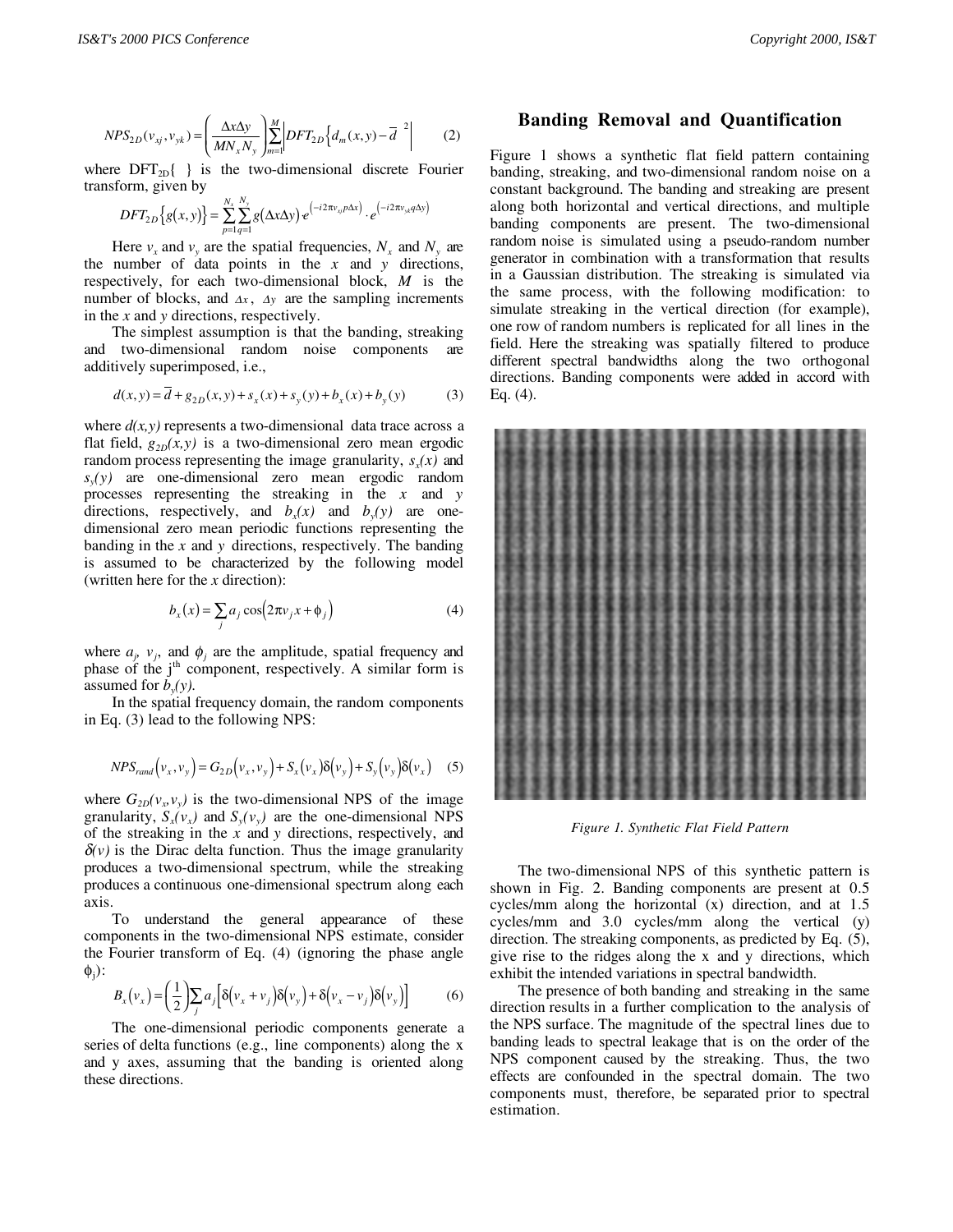

*Figure 2. Two-dimensional NPS of Synthetic Pattern. The frequency axes are [0-5 cy/mm].*

The amplitudes and frequencies of the banding components can be estimated from the flat field data in a number of ways. We chose the technique previously described by Bouk and Burningham.<sup>9</sup> This technique uses an iterative center-of-mass approach to estimate the banding frequency from the NPS. Once the banding frequency is determined, a two-dimensional regression procedure is used to fit a sum of sinusoidal components [as in Eq. (4)] to the flat field data. The final results of the regression yield the desired banding frequencies and amplitudes. Once the results are known, the fitted equation is subtracted from the original flat field data to arrive at a set of flat field data (the residual or error component of the regression procedure), containing only the original streaking and two-dimensional noise. The residual is then further analyzed to separate the twodimensional noise and streaking. For the synthetic noise shown in Fig. 1, the banding frequency and amplitude estimates agreed well with the simulation input values, to within the precision of the measurement.

## **Granularity and Streaking NPS**

The spectral power along the axes of the two-dimensional spectrum, after the banding components have been removed, represents the sum total of the streaking artifact and the granularity (see Eq. (5)). Because both artifacts result in continuous spectra, it is not possible to separate their individual contributions without an independent estimate of at least one of the artifact spectra. Whereas the granularity is

the only artifact with a two-dimensional nature, it is possible to use the off-axis power of the two-dimensional spectrum to derive an independent estimate of the axial power distribution for the granularity. This is accomplished by taking a region adjacent to one of the axes, taken to be the *x*-axis for the sake of specificity. In this example, the band used is  $0 < v_y < 3$  cycles/mm for all values of the  $v_x$  axis of the two-dimensional NPS. The points in this ν*<sup>y</sup>* band, for each value of  $v<sub>x</sub>$ , are fit by a quadratic model and then extrapolated to  $v_y = 0$ , i.e., the granularity NPS along the  $v_x$ -axis. The granularity NPS along the  $v_y$ -axis is arrived at similarly.

With independent estimates of the granularity NPS along the  $v_x$  and  $v_y$  axes in hand, and again assuming additivity of artifacts. The next step is the determination of the streaking NPS along the *x* and *y*. From Eq. (5), we have

$$
\hat{S}_x(v_x) = NPS_{filt}(v_x, 0) - \hat{G}_{2D}(v_x, 0)
$$
\n(7)

and

$$
\hat{S}_y(v_y) = NPS_{\text{filt}}(0, v_y) - \hat{G}_{2D}(0, v_y)
$$
\n(8)

where  $NPS<sub>filt</sub>$  refers to the filtered two-dimensional NPS of the flat field scan (after banding removal), and  $G_{2D}(v_r, 0)$ ,  $G_{2D}(0, v_0)$  are the axial estimates of the two-dimensional granularity NPS, described above. In practice, the streaking NPS estimates should be low-clipped at zero, since the NPS is by definition a positive number. Because of random error in the NPS estimates (which is a decreasing function of the number of segments or blocks), it is possible for the differences in Eq. (7) and Eq. (8) to result in a negative value at frequencies where the streaking NPS approaches zero. Finally, the streaking NPS estimates of Eq. (7) and Eq. (8) must be divided by the block length of the two-dimensional NPS estimate along the orthogonal direction (i.e.,  $S_r(V_r)$ ) should be divided by  $N_y \Delta y$  and  $S_y(V_y)$  should be divided by  $N<sub>x</sub>\Delta x$ , in order to obtain a properly scaled one-dimensional streaking NPS estimate from the two-dimensional data. This scaling relationship is:

$$
NPS_{1D}(v_{xj}) = \frac{NPS_{2D}(v_{xj}, 0)}{N_{y}\Delta y}
$$
(9)

That is, the NPS of the one-dimensional pattern can be obtained from the  $k = 0$  slice of the two-dimensional NPS estimate, divided by the block length in the orthogonal direction. Note that this one-dimensional estimate does not include a slit correction, as expected for one-dimensional patterns.

Figure 3 shows the component one-dimensional estimates for the streaking and granularity NPS of the synthetic pattern. These show excellent agreement with the known NPS of the input components. Note that the periodic components have been successfully filtered, along with the attendant spectral leakage. There is some evidence of a downward spike in the streaking NPS estimates at 1.5 cycles/mm, possibly caused by a slight overestimation of the amplitude of this banding component.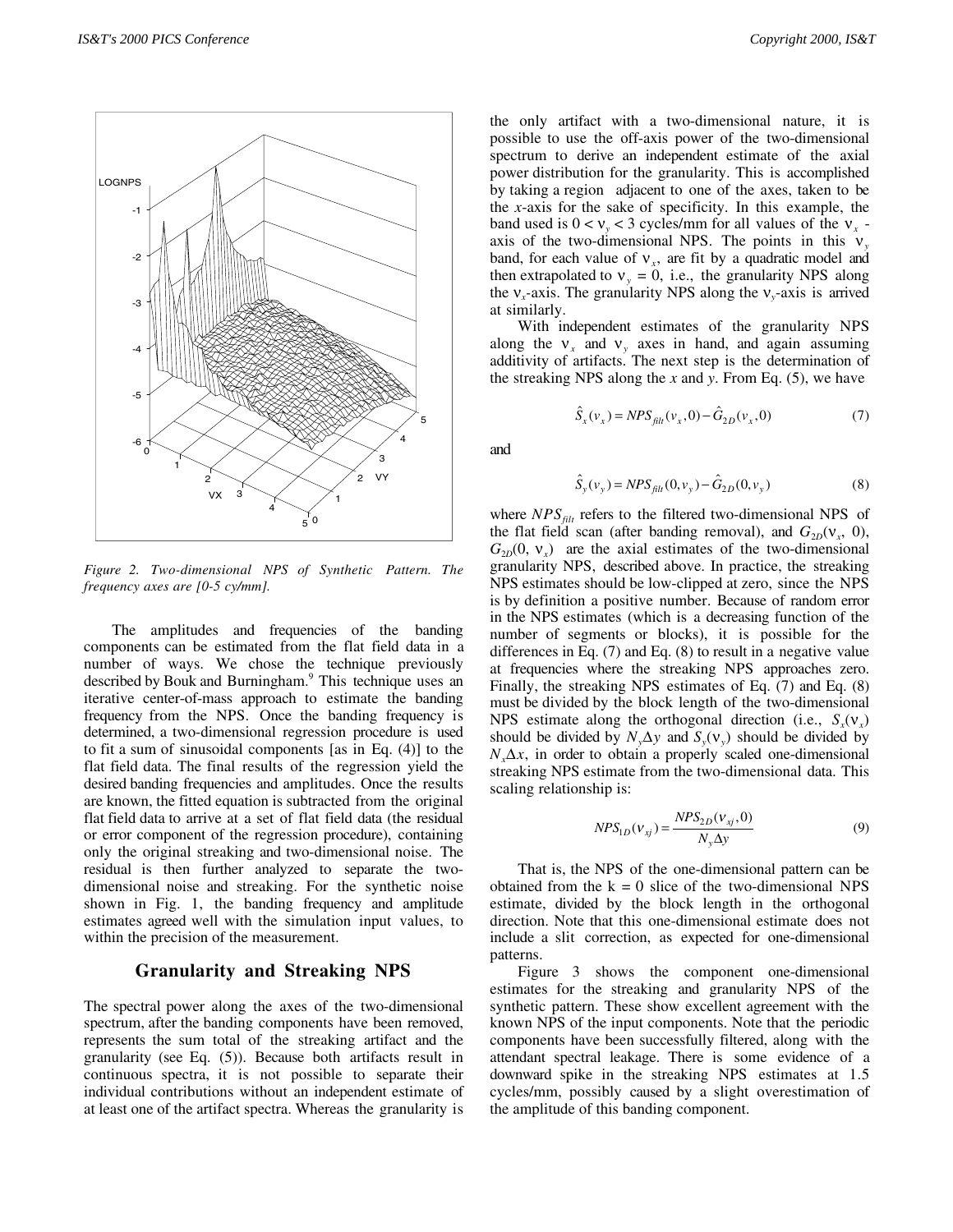

*Figure 3. Streaking and Granularity NPS for Synthetic Pattern*

#### **Digital Printer Example**

We now turn to an example of a measurement made on a flat field print from a digital printer, to demonstrate the typical features and interpretation of the NPS of such devices. A flat field of visual density 0.8, produced by a commercially available, electrophotographic laser printer, was scanned on a reflection microdensitometer, using a 50 micrometer square aperture at the specimen plane. An array of 1280 by 1280 points was scanned at 50 micrometer sample spacing, using an optical filter pack designed to simulate a photopic visual response cascaded with a CIE D5000 illuminant. The twodimensional NPS estimate was computed with square blocks of length 128.



*Figure 4. Flat Field from Digital Printer*



*Figure 5. Two-dimensional NPS of Digital Printer Flat Field.*

Figure 4 shows the flat field data. Prominent horizontal streaking, and possibly banding, are visible in the image.

Figure 5 shows the two-dimensional NPS. The horizontal streaking produces a corresponding ridge in the two-dimensional NPS parallel to the  $v_y$  frequency axis. A triplet of spectral lines appears at roughly 4 cycles/mm, along both frequency axes and on the diagonal. The fact that these spectral lines appear in a regular two-dimensional grid (as opposed to along one frequency axis only) is interpreted to be the result of a two-dimensional periodic pattern. The fact that there is no visually obvious one-dimensional banding in the field supports this hypothesis. In this case, an attempt would still be made to filter the spectral lines along the frequency axes, in order to avoid spectral leakage and the resulting bias in the streaking NPS. However, the amplitude of the fitted one-dimensional periodic components would not be interpreted as the result of a banding pattern, but rather as a two-dimensional periodic pattern. Finally, the two-dimensional random noise floor appears isotropic, again in agreement with direct observations.

The banding components near 4 cycles/mm have comparable amplitudes that agree well with visual observations, and with amplitude estimates obtained directly from the axial NPS slices. The component along the  $v_y$ direction near 3 cycles/mm is also prominent. In addition, a component at 0.1 cycles/mm along the direction of the *v*<sub>*x*</sub> axis, not obvious in the two-dimensional NPS plot, was identified using a one-dimensional NPS estimate with higher spectral resolution. The granularity NPS estimates (see Fig. 6) are reasonable, compared with the two-dimensional noise floor seen in Fig. 5.